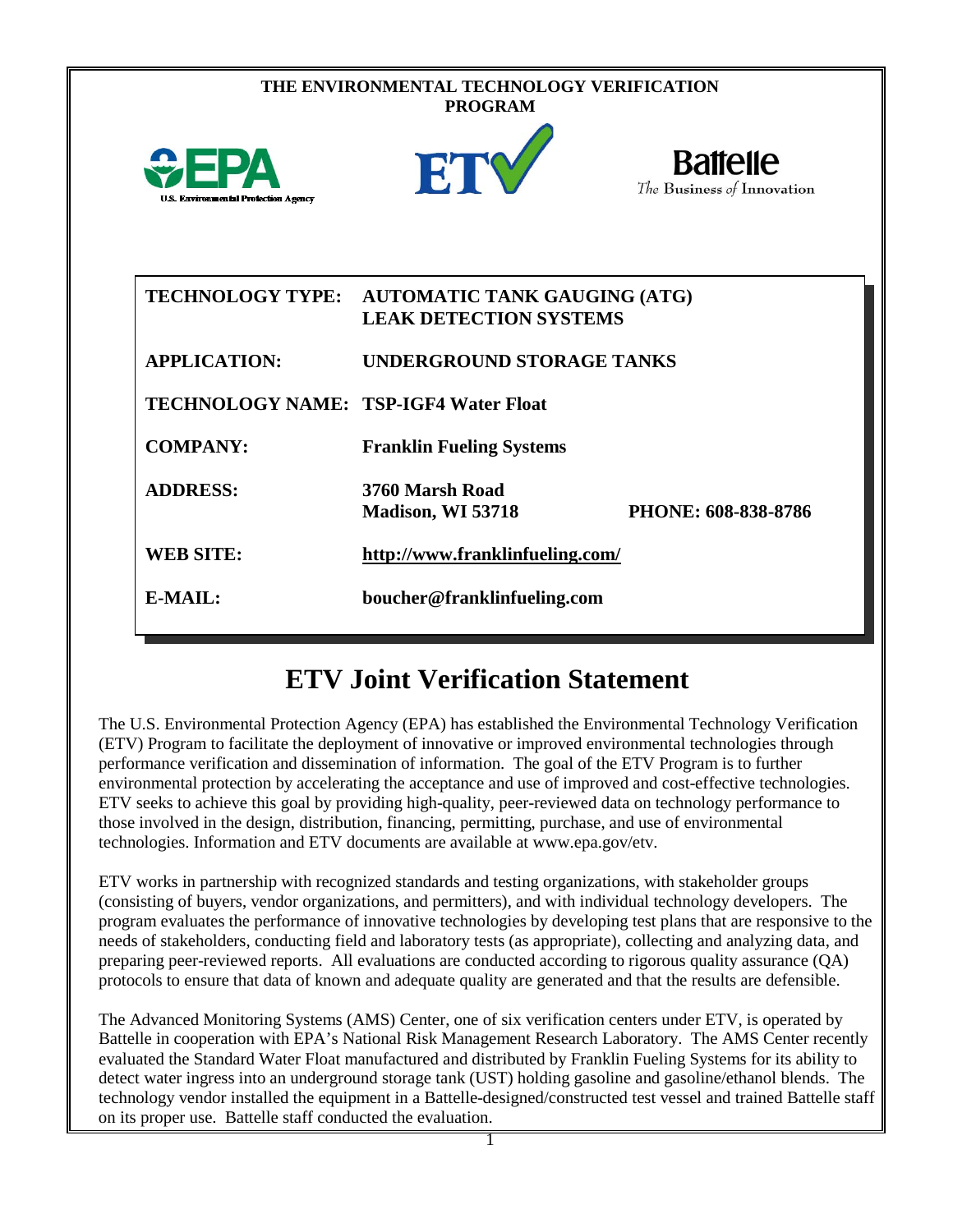## **VERIFICATION TEST DESCRIPTION**

Testing was performed between September 13 and September 30, 2011. The verification test was designed to evaluate the functionality of the ATG systems when in ethanol-blended fuel service. The test was performed in the interior of an existing research building (JS-20) at Battelle's West Jefferson, OH south campus. The building interior and the exterior area surrounding the building were modified to accommodate a specially-fabricated test vessel and support items. The test vessel was fabricated from a 6-ft diameter piece of a fiberglass storage tank shell that was fitted with glass ends to allow visual observation of the conditions within the vessel during testing. Exterior storage facilities were made available for fuel storage and waste storage.

The characteristics of independent variables were selected and established during the runs to determine the response of the dependent variables. Performance parameters were evaluated based on the responses of the dependent variables and used to characterize the functionality of the ATG system. The water ingress tests were focused on the mixing method of water addition into the test vessel. Three test designs were incorporated into the evaluation:

- A continuous water ingress test consisting of two parts:
	- Determination of minimum detection height;
	- Determination of smallest detectable incremental change in height; and
- A quick water dump followed by a fuel dump.

In the first test, a continuous stream of water was introduced into the field test vessel to produce a splash on the surface of the fuel or to not produce a splash by trickling the water along the surface of the fuel filler riser pipe to slowly meet the surface of the fuel. The independent variables and levels for the continuous water ingress test were:

- Fuel ethanol content (three levels): E0 (no ethanol), E15 (15% ethanol), and flex fuel (up to 85% ethanol);
- Water ingress method/rate (two levels): with splash and without splash; and
- Fuel height (two levels): 25% and 65% full.

The water ingress method/rate was selected to establish conditions that impact the degree of mixing that occurs in a tank using the three ethanol blends. The rate was established to accumulate enough water to generate a technology response within 1 hour. If a response was not observed in 3 hours, the run was terminated. Introducing water with a splash was accomplished by positioning a water tube such that water droplets would free-fall to the fuel surface below. The test condition was maintained until a response in the water detection technology was observed, or terminated after 3 hours if there was no response. Introducing water without a splash was accomplished by positioning the water tube such that surface tension allowed the water to flow along the outside of the fuel filler riser pipe with minimal agitation to the surface of the fuel. The test condition was maintained until a response in the water detection technology was observed, or terminated after 3 hours if there was no response.

Two fuel height levels were specified to establish different splash mixing regimes and diffusion columns. The lower fuel height yielded the greater splash mixing potential, but the shorter diffusion columns through which the water could flow. Conversely, the higher fuel height yielded the lower splash mixing potential, but the higher diffusion column. The fill heights were established to  $\pm$  10% of the target height of either 25% or 65%. At 25% and 65% of the height of the test vessel, there were 170 and 610 gallons, respectively, of fuel were in the test vessel.

To address the second part of the continuous water ingress test, once the water detection technology reacted to the minimum water height, the smallest increment in water height that can be measured was determined. An ingress rate of 200 mL/min was calculated to produce a height increase at the bottom of the tank of approximately 1/16th of an inch in 10 minutes. Readings were taken from the technology, as well as visually, 10 minutes after the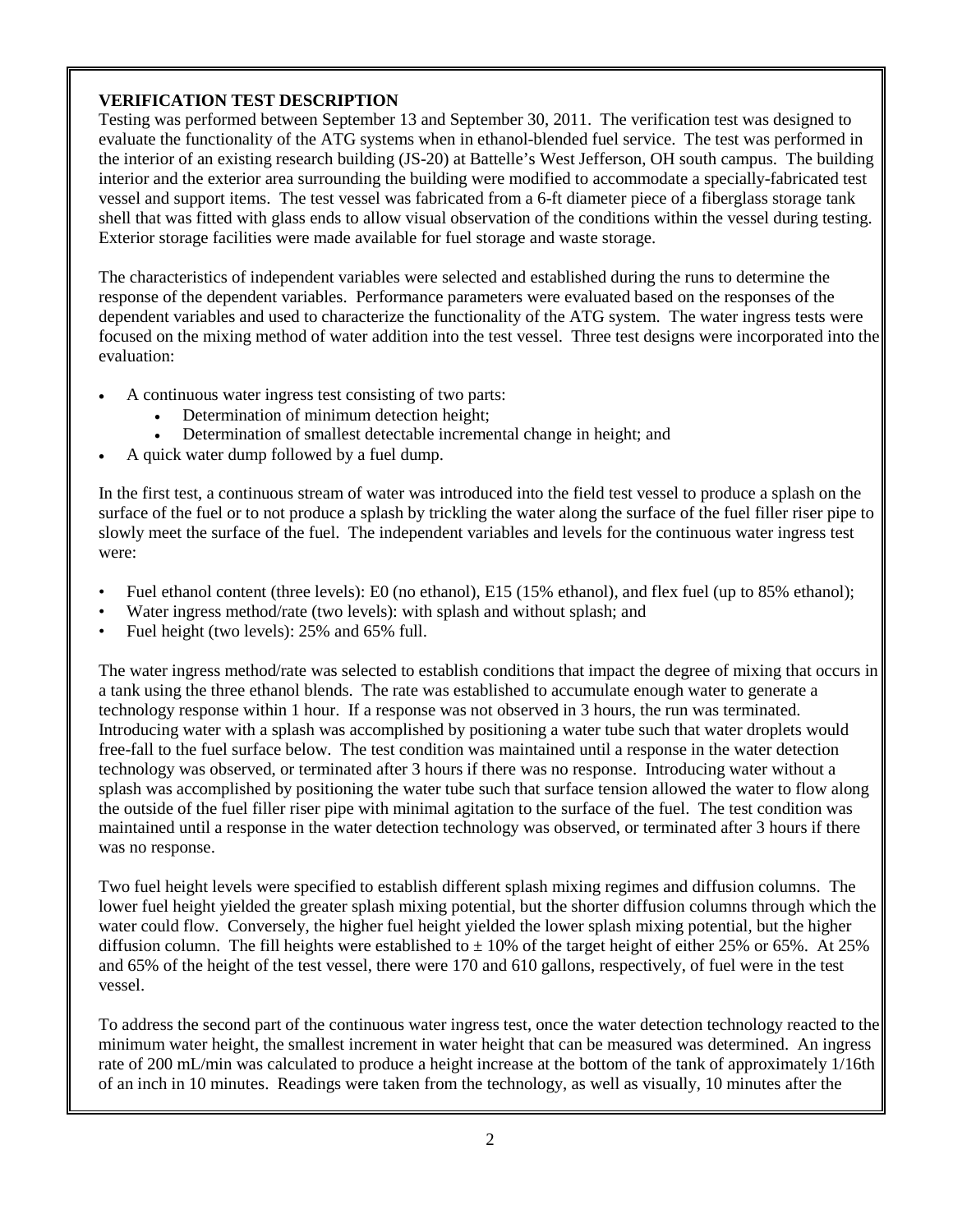increment portion of the run started. Both the technology readings and the manually-measured water levels were recorded. Readings/measurements were taken after ten, 10-minute increments for each replicate of Test 1 (to produce a minimum of 100 measurements).

The last type of test focused on the potential to detect phase separation in an UST. The test was designed to simulate a quick water ingress rate followed by a high degree of mixing such as might occur if a large volume of water was dumped into the tank at a 25% fill height and then fuel was dumped to fill the tank to a 65% fill height. This test was mainly observational in that the test vessel was disturbed quickly with water and fuel and the response of the technology was recorded throughout the test. Three runs of this type were conducted, one for each of the fuel types being evaluated in this verification test. The E0 run was conducted first and used as the baseline for the technology responses to establish the minimum wait time of 30 minutes with E15 and flex fuel.

Battelle staff checked the technology console for status messages continuously until an initial float response was indicated, recorded several instrument parameter values at the time of initial float response and every 10 minutes thereafter during the increment runs, and backed up the collected data each day. No on-site calibrations were performed. Each time that the technology reading was recorded, an independent height measurement was taken from the rulers installed on the glass ends or inside the test vessel.

QA oversight of verification testing was provided by Battelle and EPA. Battelle technical staff conducted a performance evaluation audit and Battelle QA staff conducted a technical systems audit and a data quality audit of 25% of the test data. An independent technical systems audit was conducted on behalf of EPA. This verification statement, the full report on which it is based, and the Quality Assurance Project Plan (QAPP) for this verification test are available at [www.epa.gov/etv.](http://www.epa.gov/etv)

## **TECHNOLOGY DESCRIPTION**

### **The following information was provided by the vendor and was not verified.**

The Franklin Fueling Systems TSP-IGF4 Water Float was designed to detect and measure the level of water present at the bottom of a fuel storage tank in conjunction with a magnetostrictive level probe and ATG system. The probe is installed in the storage tank by suspending it from a chain such that the bottom of the probe is near the bottom of the tank. Specific versions of the water float are available for use in diesel fuel and (non-ethanolblended) gasoline. This float is ballasted to have a net density intermediate to that of water and the respective fuel present in the tank such that it is intended to float at the water-fuel interface.

Information acquired during operation of these water detection technologies is transmitted from the floats via a two-conductor signal cable to a data recording and display console. A single console can compile data for several individual floats, and the Franklin Fueling Systems TS-550 was used for this purpose during the verification test. The TS-550 has a touch screen interface that continuously displays fuel levels and water levels graphically in the display. An optional printer is also available and was used during the test. The console also generates an electronic data file and can be connected to a computer using a 10baseT ethernet connection, which enabled data downloads and use through an internet browser.

### **VERIFICATION RESULTS**

The TSP-IGF4 Water Float responded to the water ingress when the test fuel was E0 and E15, but showed no response when flex fuel was used as the test fuel. The reason for the lack of response was that no clear separated dense phase was formed in the flex fuel when water was added to the test vessel. As a result, the performance parameters defined in the QAPP could not be determined for this technology when flex fuel was employed. The following table provides a summary of verification test results for the Franklin Fueling TSP-IGF4 Water Float; the calculated performance parameters were determined using the pooled data from the E0 and E15 water ingress runs.

Currently 40 CFR, Section 280.43(a) states water detection technologies should detect "water at the bottom of the tank," which does not address water entrained in the fuel due to increased miscibility with the presence of